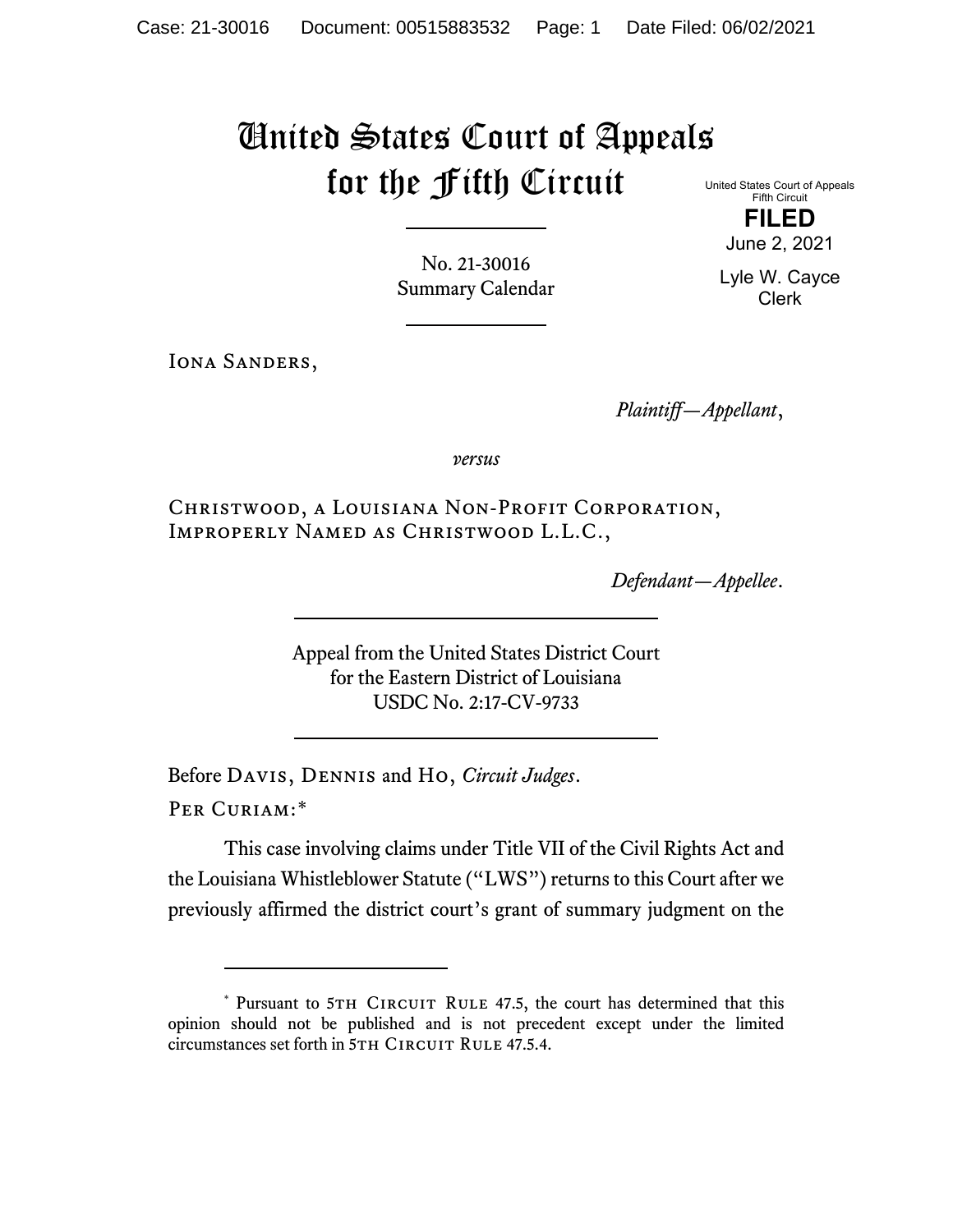Title VII claims and remanded the case for the district court to reconsider the LWS claims. Plaintiff appeals the district court's grant of summary judgment on the LWS claims. We AFFIRM.

## **I. Background**[1](#page-1-0)

In 2008, Plaintiff, Iona Sanders, who is African-American, began working for Christwood, L.L.C., a nonprofit corporation that owns and operates a continuing-care retirement community in Covington, Louisiana. Sanders was promoted to the position of assisted living unit (ALU) director at some point between March 2015 and November 2016. On December 4, 2016, Christwood notified Louisiana's Department of Health that Sanders was the new ALU director.

On December 19, 2016, a resident of the ALU wandered off the premises and was found three hours later with hypothermia. Christwood was required to file an incident report with the state within 24 hours. Later that day, the nurse on duty, Ian Thompson, prepared a report and Sanders signed off on it. The report was submitted to Sanders's immediate supervisor, Tami Perry, who, as residential health services director, was responsible for overseeing Christwood's ALU, among other units.

Pertinent to this appeal, Perry asked Sanders to work with Thompson to redo or revise the report by noon the next day, but Sanders believed it was illegal and inappropriate to require Thompson to make changes to the report and did not order him to do so. That night, Perry emailed Sanders, reminding her that the report was due the next day, December 20, at noon. According to Perry, Sanders called her on December 21 and said that she had not

<span id="page-1-0"></span> $<sup>1</sup>$  Many of the facts in this case are taken verbatim from this Court's previous ruling</sup> in *Sanders v. Christwood*, 970 F.3d 558, 560-61 (5th Cir. 2020).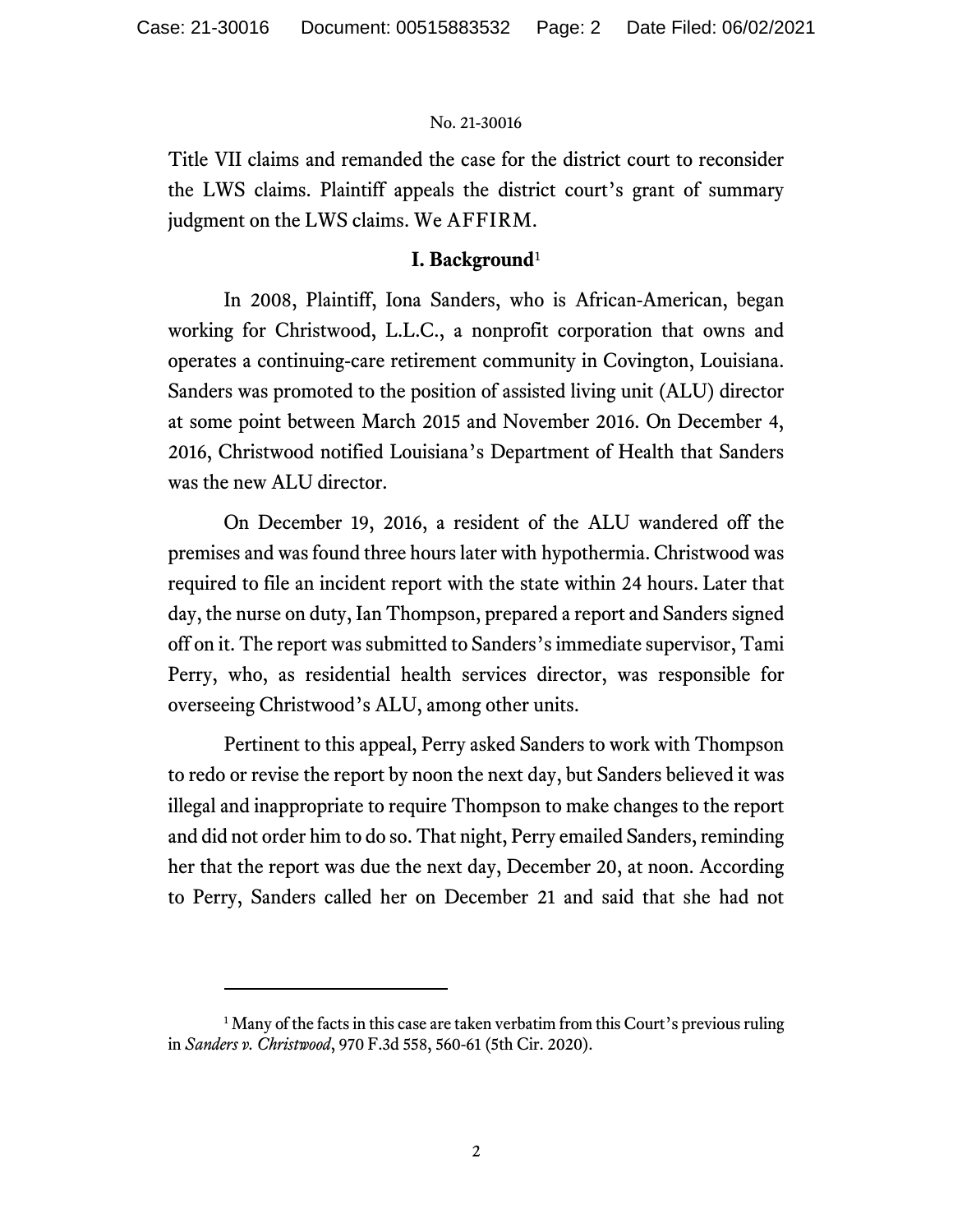submitted the report. On December 24, Perry completed and submitted the incident report without Sanders's assistance.

Following the incident report debacle, Sanders was reassigned to a quality assurance coordinator position in Christwood's skilled nursing unit with the same pay, benefits, and hours as her previous position.<sup>[2](#page-2-0)</sup> After Sanders's reassignment and an incident involving the administration of medication to residents, Sanders began to contest her reassignment at Christwood and characterized it as a demotion.[3](#page-2-1) This episode eventually led to an end to her employment with Christwood.[4](#page-2-2)

Sanders sued Christwood alleging intentional discrimination under Title VII of the Civil Rights Act related to her reassignment. She also brought claims under the LWS related to the incident report. In December 2018, Christwood moved for summary judgment, which the district court granted. We affirmed the district court's grant of summary judgment on Sanders's Title VII claims.<sup>[5](#page-2-3)</sup> We remanded the case for the district court to consider the merits of the LWS claims after we determined—contrary to the district court—that Christwood was Sanders's "employer" under the LWS.<sup>[6](#page-2-4)</sup>

In January 2021, the district court granted summary judgment in favor of Christwood on Sanders's LWS claims. The district court considered Sanders's argument that Christwood violated state law by not submitting the original draft of the incident report to the Louisiana Department of Health but ultimately determined that no state law was actually violated as required

- <span id="page-2-0"></span><sup>2</sup> *Sanders*, 970 F.3d at 561.
- <span id="page-2-1"></span><sup>3</sup> *Id.*

<span id="page-2-2"></span> $4$   $Id$ .

<span id="page-2-3"></span><sup>5</sup> *Id.* at 566.

<span id="page-2-4"></span><sup>6</sup> *Id.* at 563-66.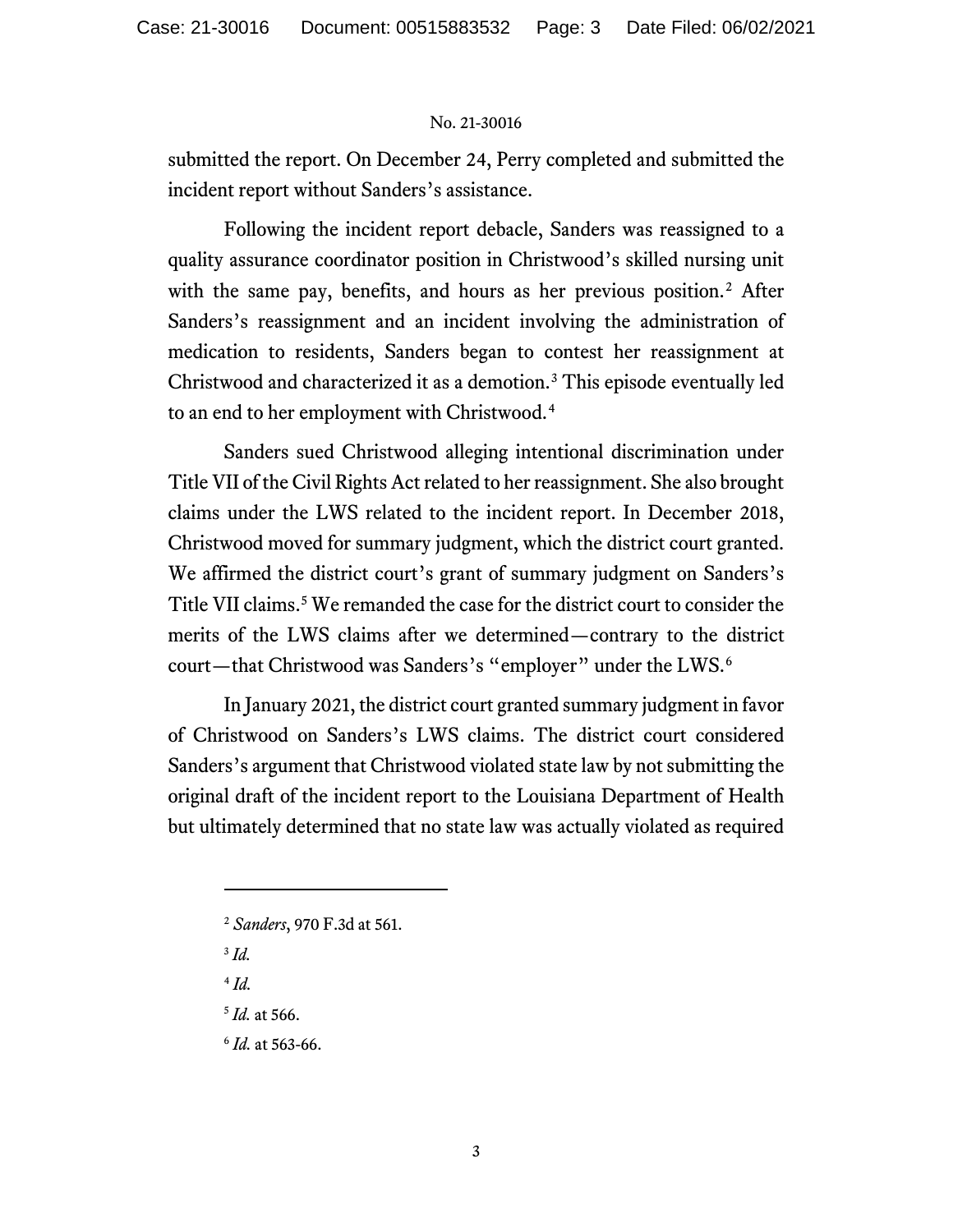by the LWS. Sanders timely appealed the district court's judgment, and in addition, seeks to relitigate issues decided in this Court's previous ruling.

## **II. Discussion**

We review a grant of summary judgment de novo.<sup>[7](#page-3-0)</sup> Summary judgment is proper "if the movant shows that there is no genuine dispute as to any material fact and the movant is entitled to judgment as a matter of law.<sup>[8](#page-3-1)</sup>

The numerous issues Sanders has briefed on appeal can be condensed to four categories: (1) issues related to Title VII on which this Court has already ruled; (2) new issues related to various claims and procedures not previously raised; (3) the merits of the district court's dismissal of her LWS claims; and (4) the denial of her motion to recuse the district judge.

With the exception of the dismissal of the LWS claims, none of the issues raised by Sanders are properly before this Court. Under the law of the case doctrine, "an issue of law or fact decided on appeal may not be reexamined either by the district court on remand or by the appellate court on a subsequent appeal."[9](#page-3-2) The doctrine also extends to issues of law or fact decided "by necessary implication."[10](#page-3-3) Thus, Sanders's arguments regarding this Court's prior disposition of the Title VII claims are barred by the law of

<sup>7</sup> *Id.* at 561.

<sup>8</sup> Fed. R. Civ. P. 56(a).

<span id="page-3-2"></span><span id="page-3-1"></span><span id="page-3-0"></span><sup>9</sup> *Gene & Gene, L.L.C. v. BioPay, L.L.C.*, 624 F.3d 698, 702 (5th Cir. 2010) (quoting *Fuhrman v. Dretke*, 442 F.3d 893, 896 (5th Cir. 2006)).

<span id="page-3-3"></span><sup>10</sup> *In re Felt*, 255 F.3d 220, 225 (5th Cir. 2001); *DeJoria v. Maghreb Petroleum Expl., S.A.*, 935 F.3d 381, 394 (5th Cir. 2019), *as revised* (Aug. 16, 2019), *cert. denied*, 140 S. Ct. 2718 (2020).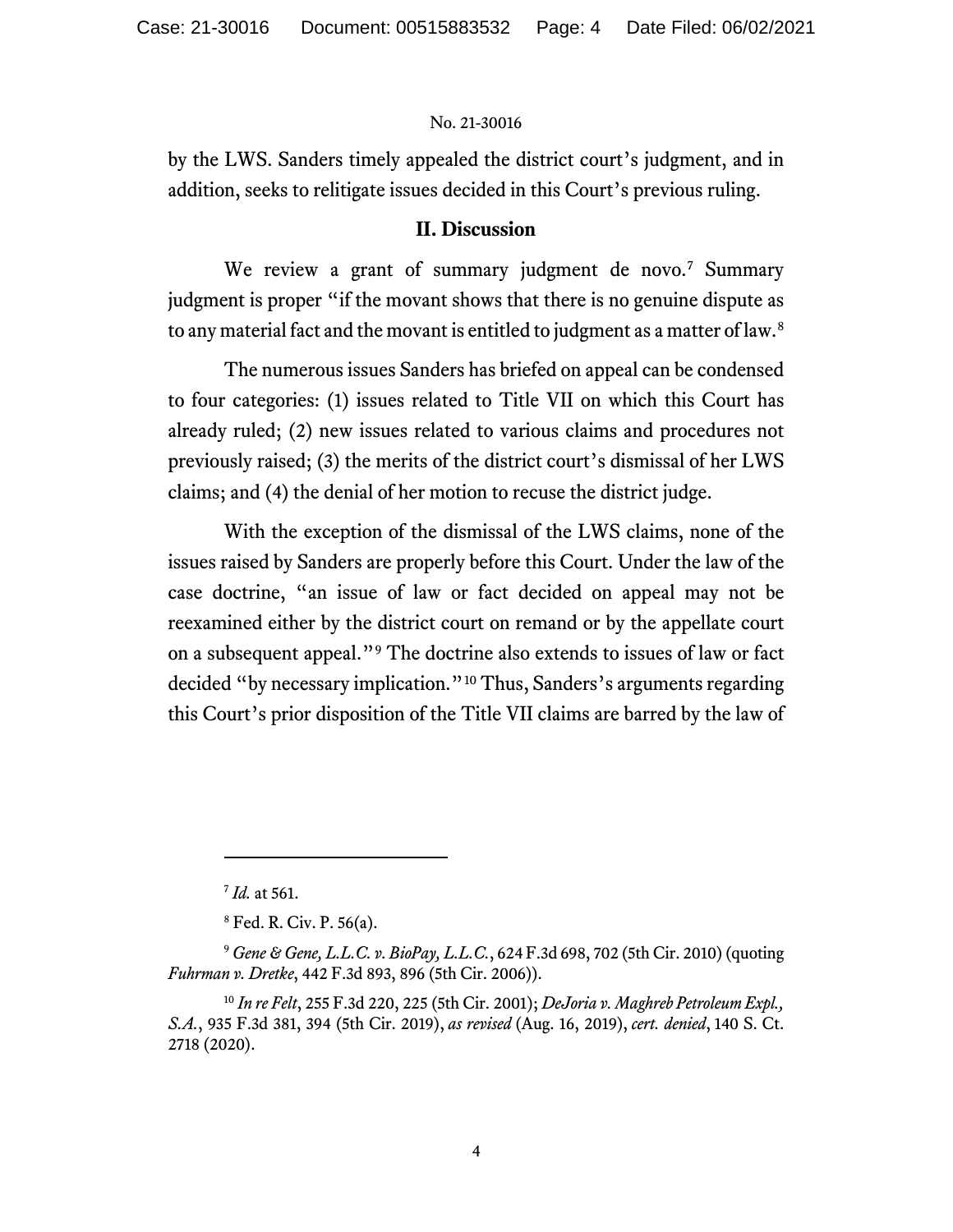the case doctrine.[11](#page-4-0) Likewise, to the extent that Sanders raises new arguments not previously raised in the district court, we decline to consider them.[12](#page-4-1)

We also decline to review the district court's denial of Sanders's motion to recuse. Sanders's notice of appeal designates that her appeal is taken "from the order granting Judgment entered in this action on 5 day of January, 2021." That judgment concerns the district court's grant of summary judgment on the LWS claims. A notice of appeal must designate the judgment or order being appealed, otherwise, this Court may lack jurisdiction to review the order.<sup>[13](#page-4-2)</sup> Although we liberally construe defects in specifying judgments in a notice of appeal, we typically do not exercise jurisdiction to review an order outside of an explicitly designated order in the notice of appeal.[14](#page-4-3) This is especially true when the non-designated order is not impliedly intended for appeal.[15](#page-4-4) Because the January 5, 2021 order granting summary judgment is specifically designated in the notice of appeal, and that judgment and accompanying briefing do not involve issues related to the recusal motion, we decline to entertain Sanders's arguments related to the denial of her recusal motion.

<span id="page-4-0"></span><sup>&</sup>lt;sup>11</sup> Sanders has presented no argument that an exception to the law of the case doctrine applies, and we find no reason to reexamine the Title VII claims. *See Gene*, 624 F.3d at 702 ("Exceptions to the doctrine allow reexamination of issues decided on appeal only if (i) the evidence on a subsequent trial was substantially different, (ii) controlling authority has since made a contrary decision of the law applicable to such issues, or (iii) the decision was clearly erroneous and would work a manifest injustice.") (internal quotations and citation omitted).

<span id="page-4-1"></span><sup>12</sup> *Est. of Duncan v. Comm'r of Internal Revenue*, 890 F.3d 192, 202 (5th Cir. 2018) ("This court will not consider arguments first raised on appeal . . . .").

<span id="page-4-4"></span><span id="page-4-3"></span><span id="page-4-2"></span><sup>13</sup> FED. R. APP. P. 3(c)(1)(B); *Warfield v. Fid. & Deposit Co.*, 904 F.2d 322, 325 (5th Cir. 1990).

<sup>14</sup> *Warfield*, 904 F.2d at 325.

<sup>15</sup> *Id.*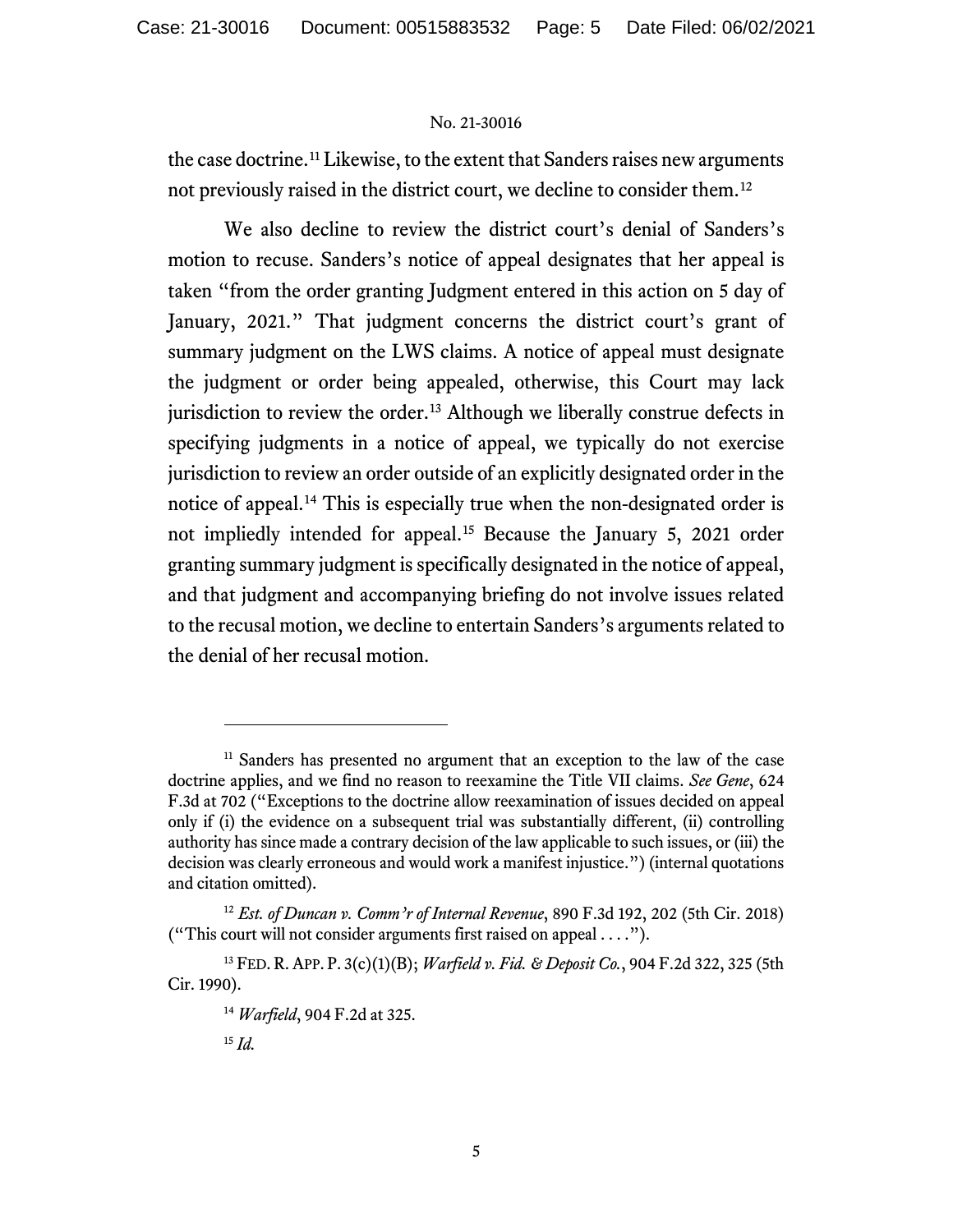Thus, the district court's dismissal of Sanders's LWS claims related to the incident report is the only issue properly before this Court. In analyzing the LWS claims, the district court correctly determined that an employee seeking relief under the statute must establish that the employer was actually violating state law. The LWS provides:

A. An employer shall not take reprisal against an employee who in good faith, and after advising the employer of the violation of law:

(1) Discloses or threatens to disclose a workplace act or practice that is in violation of state law.

(2) Provides information to or testifies before any public body conducting an investigation, hearing, or inquiry into any violation of law.

(3) Objects to or refuses to participate in an employment act or practice that is in violation of law.[16](#page-5-0)

This Court and the Louisiana Supreme Court have held that, under the statute, it is the plaintiff-employee's burden to prove an *actual* violation of Louisiana law.[17](#page-5-1) We agree with the district court's careful and detailed analysis that Sanders has not established and the record summary judgment evidence does not show that Christwood committed or encouraged any

<sup>16</sup> LA. STAT. ANN. § 23:967(A).

<span id="page-5-1"></span><span id="page-5-0"></span><sup>&</sup>lt;sup>17</sup> *Herster v. Bd. of Supervisors of Louisiana State Univ.*, 887 F.3d 177, 187 (5th Cir. 2018) ("[Plaintiff] must prove that LSU "committed an *actual* violation of [Louisiana] law.") (internal quotations and citation omitted); *Encalarde v. New Orleans Ctr. for Creative Arts/Riverfront*, 158 So. 3d 826, 826 (La. 2015) ("In order to bring an action under La. R.S. 23:967, the employee must establish the employer engaged in workplace conduct constituting an actual violation of state law.").